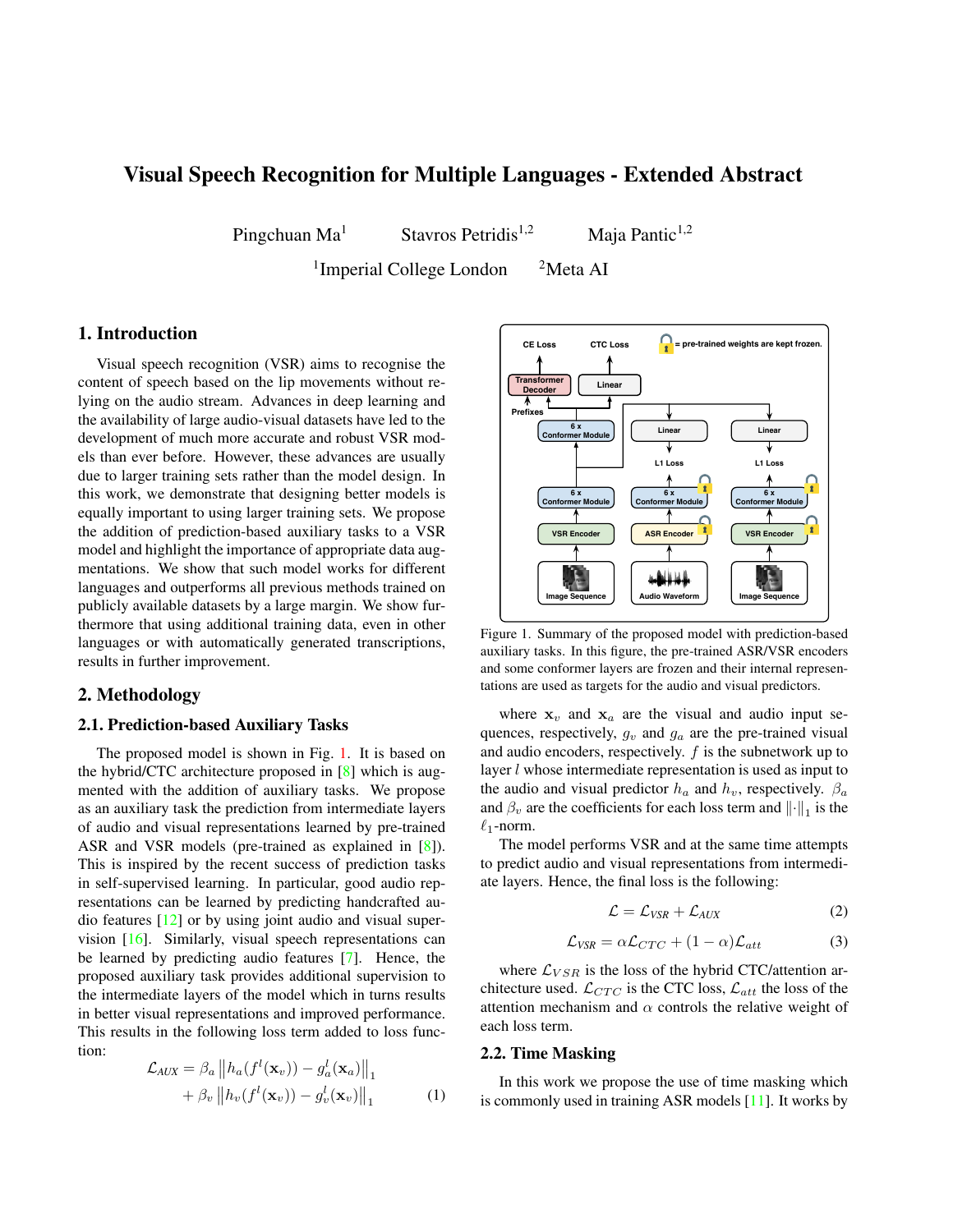<span id="page-1-2"></span><span id="page-1-1"></span>

| Method                                           | Pre-training Set         | <b>Training Set</b>          | <b>Training Sets</b><br>Total Size (hours) | <b>WER</b>               | <b>CER</b>               |
|--------------------------------------------------|--------------------------|------------------------------|--------------------------------------------|--------------------------|--------------------------|
| <b>Results on the LRS3 dataset</b>               |                          |                              |                                            |                          |                          |
| Using Publicly Available Datasets                |                          |                              |                                            |                          |                          |
| $KD+CTC$ [3]                                     | VoxCeleb2clean           | LRS3                         | 772                                        | 59.8                     | $\overline{\phantom{a}}$ |
| CM-seq2seq [8]                                   | <b>LRW</b>               | LRS3                         | 595                                        | 43.3                     |                          |
| Ours                                             | $\blacksquare$           | LRS3                         | 438                                        | 37.9                     | $\overline{\phantom{a}}$ |
| Ours                                             | <b>LRW</b>               | LRS2+LRS3+AVSpeech+VoxCeleb2 | 3388                                       | 26.1                     |                          |
| Using Non-Publicly Available Datasets            |                          |                              |                                            |                          |                          |
| $TM$ -seq2seq $[1]$                              | MVLRS+LRS2               | LRS3                         | 1391                                       | 58.9                     | $\blacksquare$           |
| V2P[15]                                          |                          | <b>LSVSR</b>                 | 3886                                       | 55.1                     |                          |
| RNN-T $[10]$                                     |                          | $YT-31k$                     | 31 000                                     | 33.6                     |                          |
| ViT3D-TM $[13]$                                  |                          | YT-90k                       | 90 000                                     | 25.9                     |                          |
| ViT3D-CM [14]                                    |                          | $YT-90k$                     | 90 000                                     | 19.3                     | $\overline{a}$           |
| <b>Results on the CMLR dataset</b>               |                          |                              |                                            |                          |                          |
| LIBS $[19]$                                      | ٠                        | <b>CMLR</b>                  | 61                                         | $\blacksquare$           | 31.3                     |
| CTCH [9]                                         | $\overline{a}$           | <b>CMLR</b>                  | 61                                         | ٠                        | 22.0                     |
| Ours                                             | $\overline{\phantom{a}}$ | <b>CMLR</b>                  | 61                                         | $\overline{\phantom{a}}$ | 9.1                      |
| Results on the CMU-MOSEAS-Spanish (CMes) dataset |                          |                              |                                            |                          |                          |
| $CM$ -seq2seq $[8]$                              | <b>LRW</b>               | $CM_{es}+MT_{es}$            | 244                                        | 58.1                     | ٠                        |
| Ours                                             | <b>LRW</b>               | $CM_{es} + MT_{es}$          | 244                                        | 50.4                     | $\blacksquare$           |

Table 1. Summary of our results. WER: Word Error Rate. CER: Character Error Rate.

randomly masking *n* consecutive frames by replacing them with the mean sequence frame. This allows the model to more effectively use contextual information and can better disambiguate similar lip movements which correspond to different phonemes. It also makes the model more robust to short missing segments.

# 3. Experiments

# 3.1. Datasets

For the purposes of this study we use the LRS3 [\[2\]](#page-2-13) dataset, which is the largest publicly audio-visual English dataset collected from TED talks, CMLR [\[18\]](#page-2-14), which is the largest audio-visual Mandarin dataset collected from Chinese national news program, and CMU-MOSEAS-Spanish  $(CM_{es})$  [\[17\]](#page-2-15), which is an audio-visual Spanish dataset. Furthermore, we also use the English-only version of VoxCeleb2 [\[4\]](#page-2-16), and AVSpeech [\[6\]](#page-2-17). The transcriptions for these datasets are automatically generated using the ASR model from Wav2Vec2-Base-960h<sup>[1](#page-1-0)</sup>.

# 3.2. Results

Results on LRS3, which is an English audio-visual dataset, are presented in Table [1.](#page-1-1) Our proposed approach significantly outperforms all existing works which are trained using publicly available datasets. In particular, our method leads to better performance than the state-ofthe-art  $[8]$  even though it is trained only on the LRS3 training set and no external datasets are used for pre-training. In case of additional training data being available, our method leads to an 17.2 % absolute improvement in word error rate (WER) over the state-of-the-art  $[8]$ . It is worth pointing that such a significant improvement is observed although automatically generated transcriptions are used for AVSpeech and VoxCeleb2. This confirms the recent trend observed in the literature where using larger training sets results in better performannce. We should also emphasize that we achieve a very similar WER to [\[13\]](#page-2-9) despite using 26.5 times less training data.

Results on the CMLR dataset, which is a Mandarin audio-visual dataset, are also shown in Table [1.](#page-1-1) We report performance in terms of character error rate (CER) instead of WER because Chinese characters are not separated by spaces. Our approach results in a significant reduction in

<span id="page-1-0"></span><sup>1</sup>https://huggingface.[co/facebook/wav2vec2-base-](https://huggingface.co/facebook/wav2vec2-base-960h)[960h](https://huggingface.co/facebook/wav2vec2-base-960h)